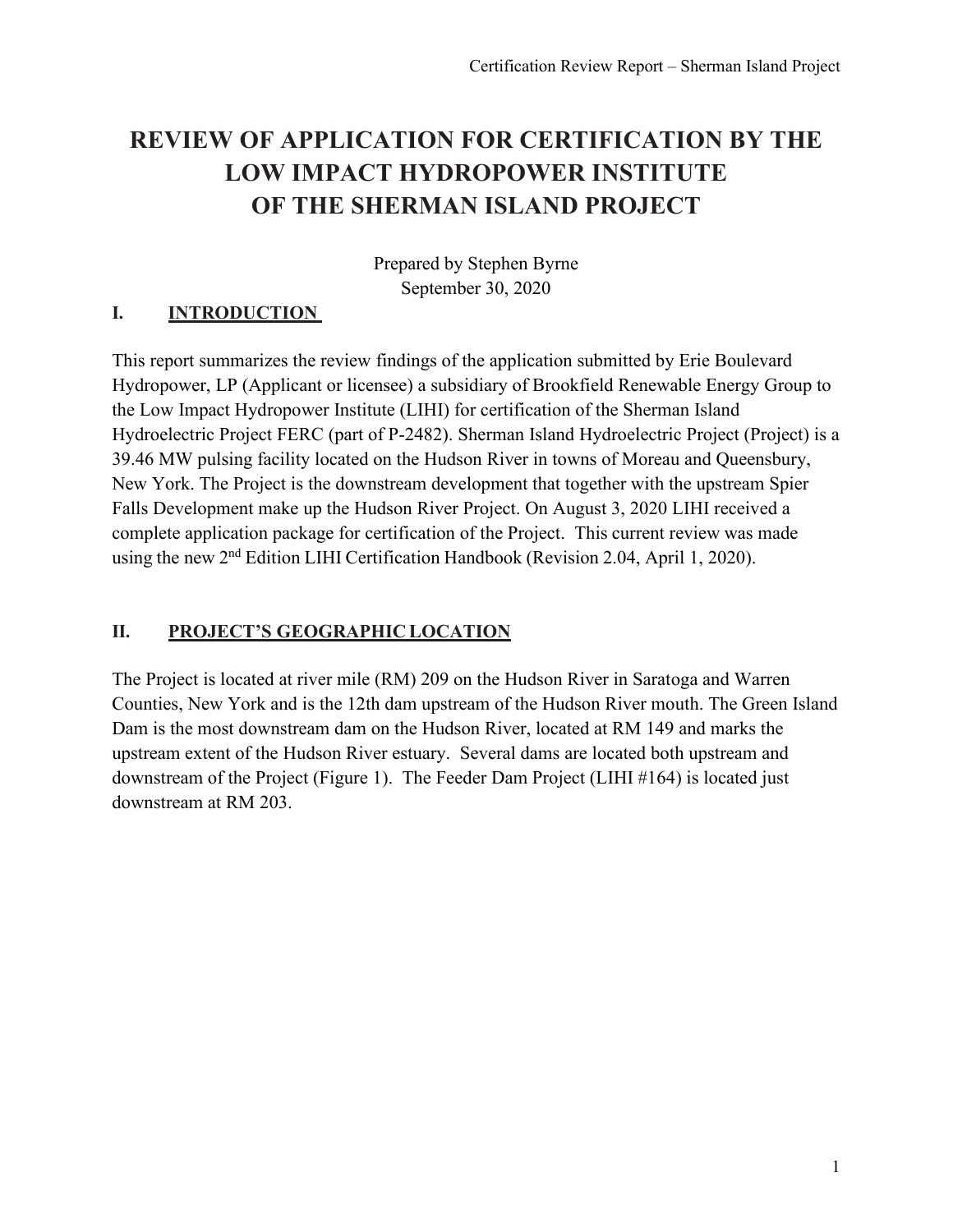

**Figure 1 – Sherman Island Project Location**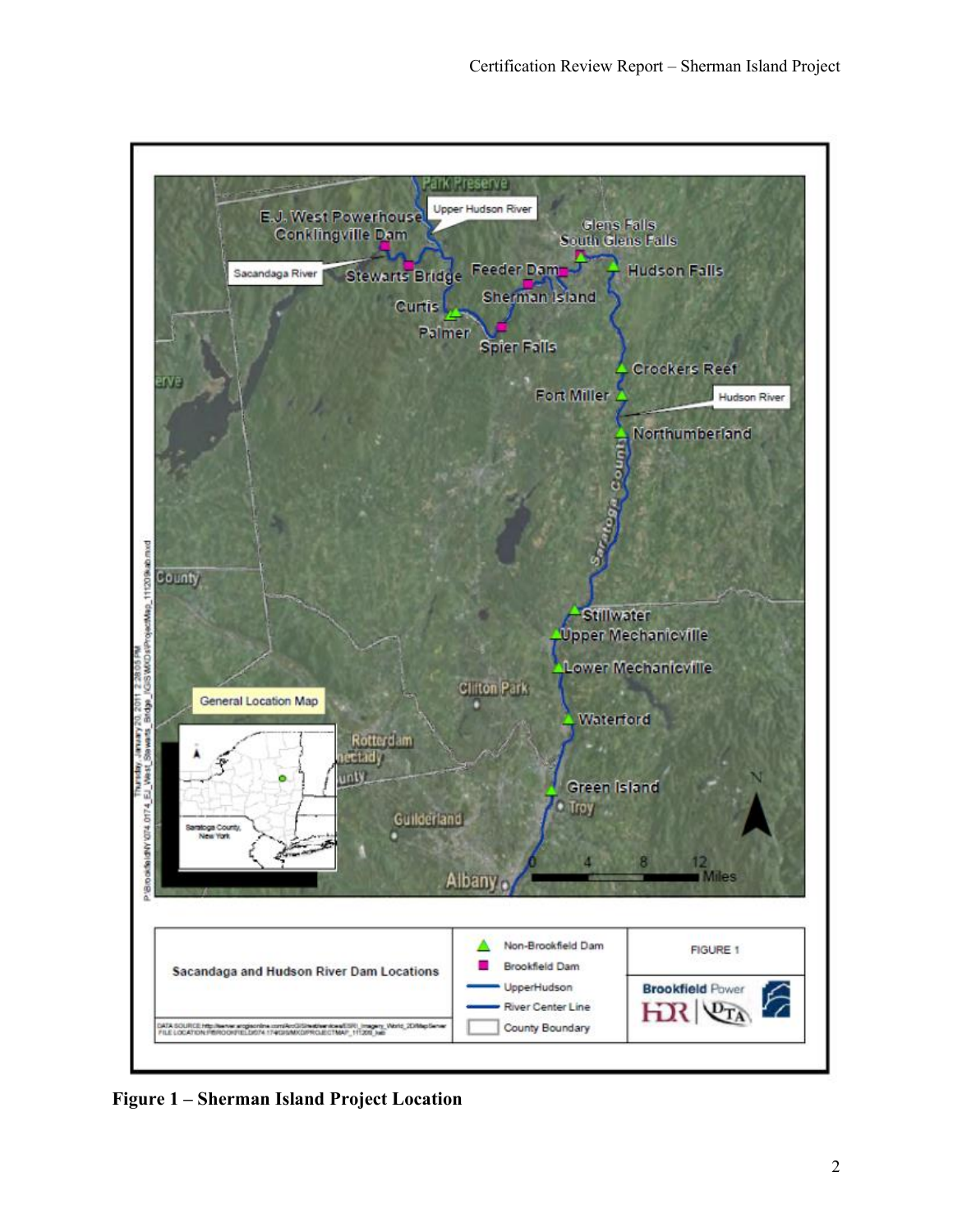## **III. PROJECT AND IMMEDIATE SITECHARACTERISTICS**

The Sherman Island Development was constructed in 1923 and includes (see Figures 2 - 5): (1) a 949-foot-long buttressed and gravity dam with a spillway and a maximum height of 38 feet at the spillway section and 67 feet at the non-overflow section; (2) a reservoir with a 305-acre surface area; (3) a forebay; (4) an intake structure with a power canal and 15 penstocks; and (5) a powerhouse with five vertical Francis turbine/generators. Each unit has a design capacity of 11,450 hp at design head of 66 feet, a turbine speed of 150 rpm, and a maximum and minimum capacity of 2,090 cfs and 880 cfs, respectively.

The minimum flow powerhouse has a single unit with a design capacity of 1,675 hp at design head of 54 feet and a speed of 514 rpm. The maximum and minimum capacity of the unit is 314 cfs and 250 cfs respectively. The development has a 4,000-foot bypassed reach between the dam and the main powerhouse. Water from the powerhouse is discharged directly into the backwater of the Feeder Dam (FERC Project No. 2554) reservoir.



**Figure 2 – Sherman Island Hydroelectric Facility**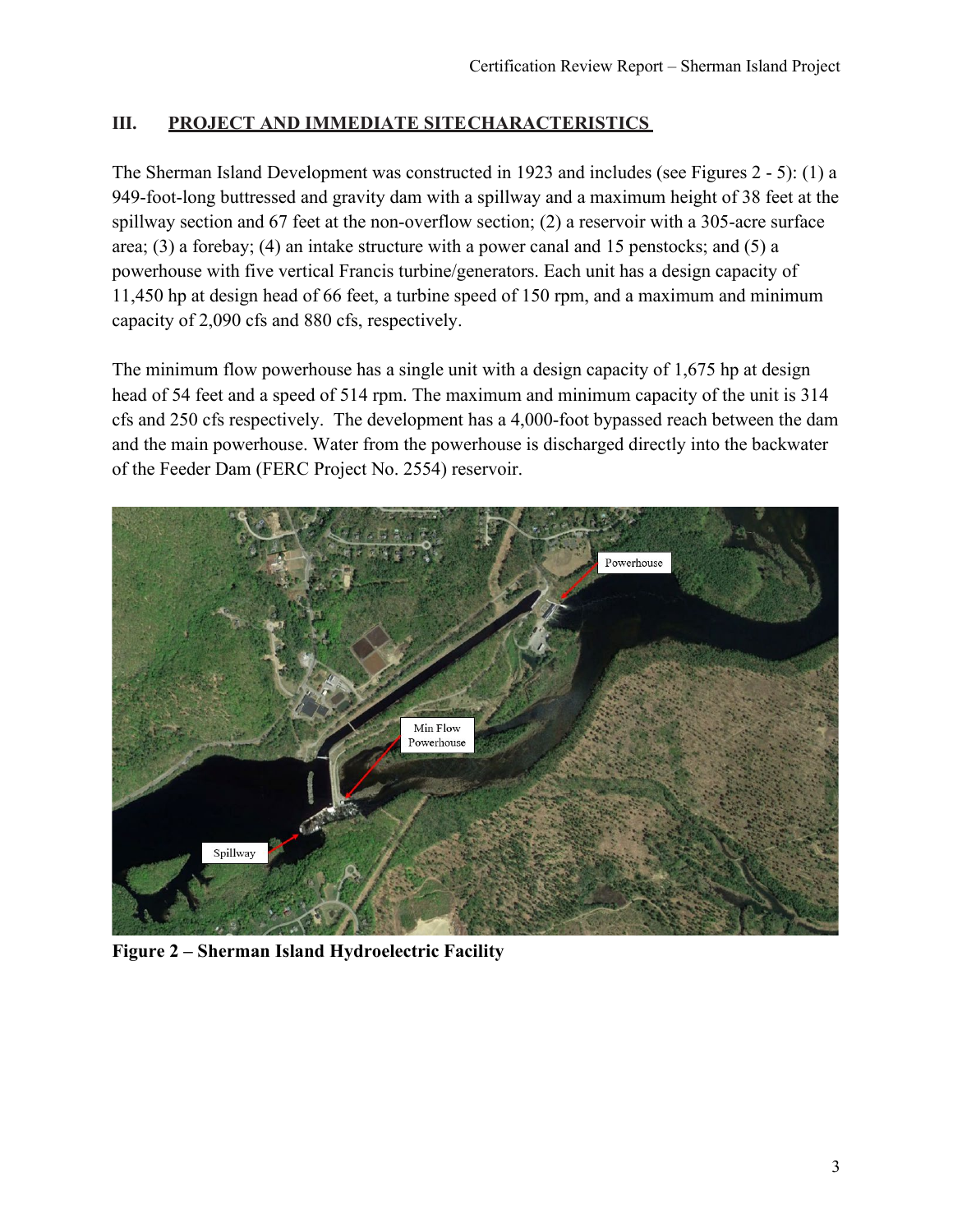

**Figure 3 – Sherman Island Spillway**



**Figure 4 – Sherman Island Bypass Reach and Minimum Flow Powerhouse**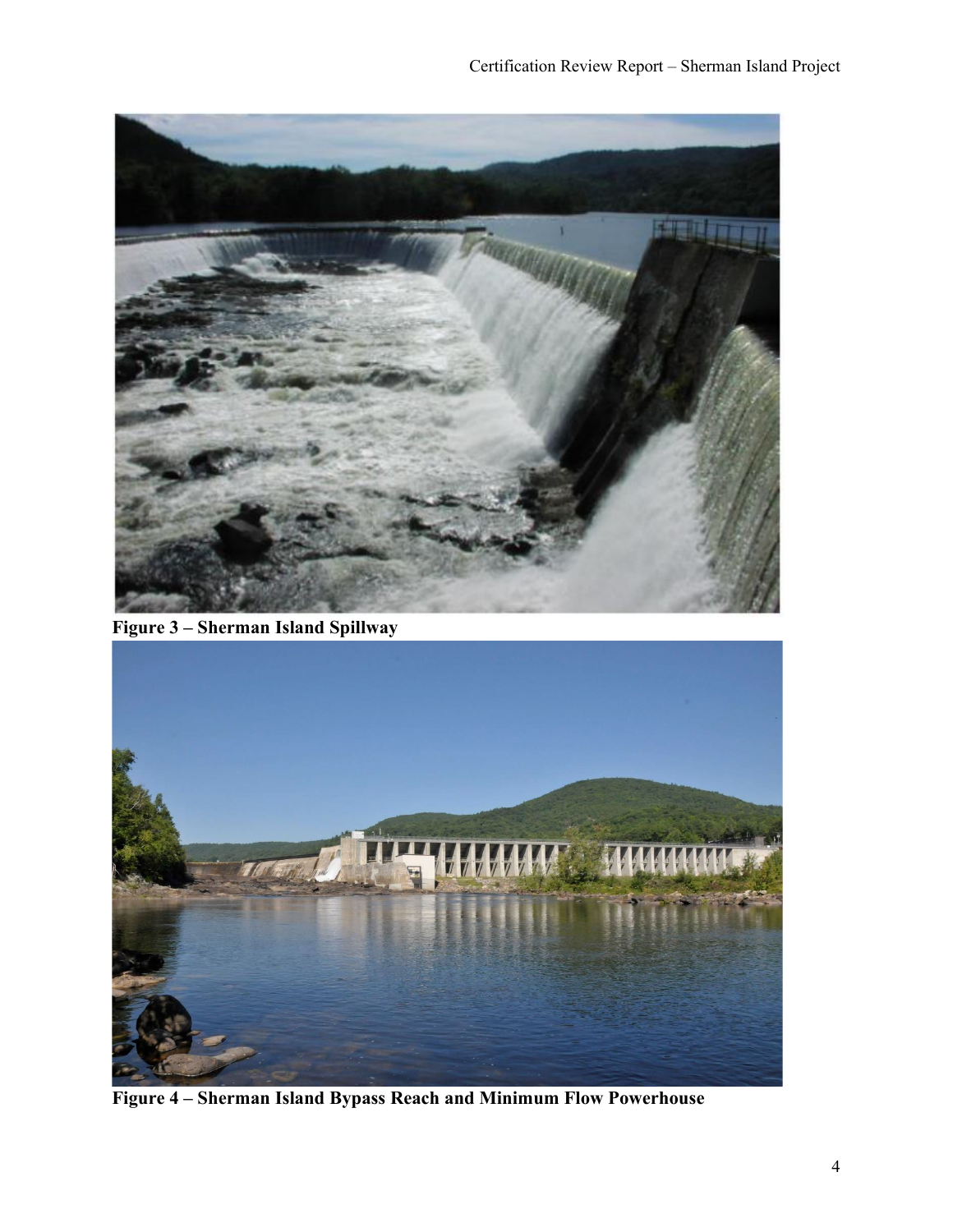

**Figure 5 – Sherman Island Power Canal, Main Powerhouse, and Tailrace**

# **IV. ZONES OF EFFECT AND STANDARDS SELECTED**

Three Zones of Effect (ZOEs) were designated by the Applicant and were determined to be appropriate. Zone 1 is the impoundment zone and extends from the tailrace of the upstream Spier Falls Development downstream approximately 3.5 miles to the Sherman Island dam and includes the power canal. The Zone 2 bypass reach contains the North and South channels and extends from the Sherman Island spillway to the confluence with the tailrace. The Zone 3 tailrace extends from the main powerhouse tailrace downstream approximately 0.1 miles to the Feeder Dam Impoundment (Figure 6). Table 1 shows the Standards selected for each criterion for the three ZOEs. Where applicable, reviewer recommendations for alternate standards are shown in **red**.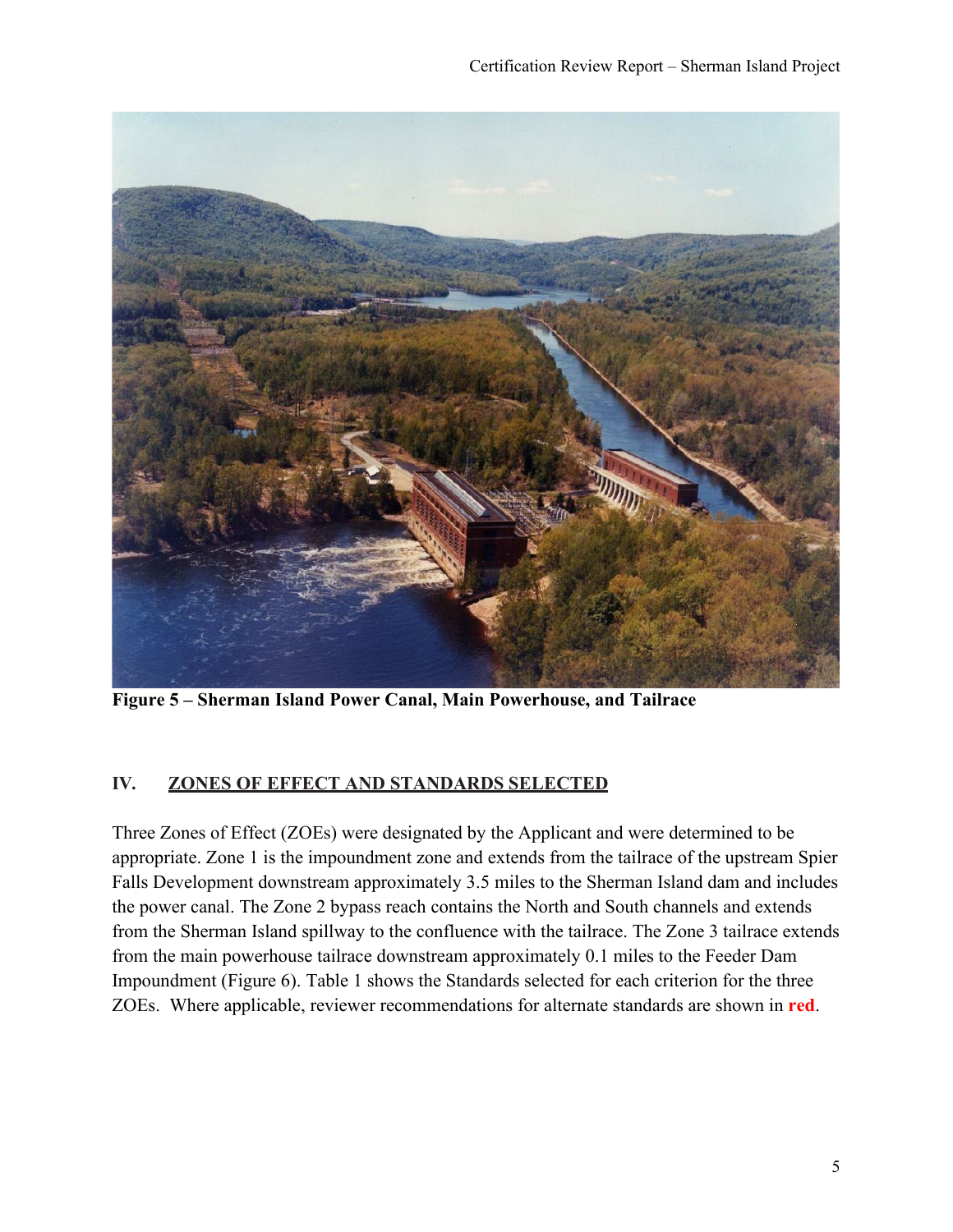

**Figure 6 – Sherman Island Hydroelectric Development Zones of Effect.**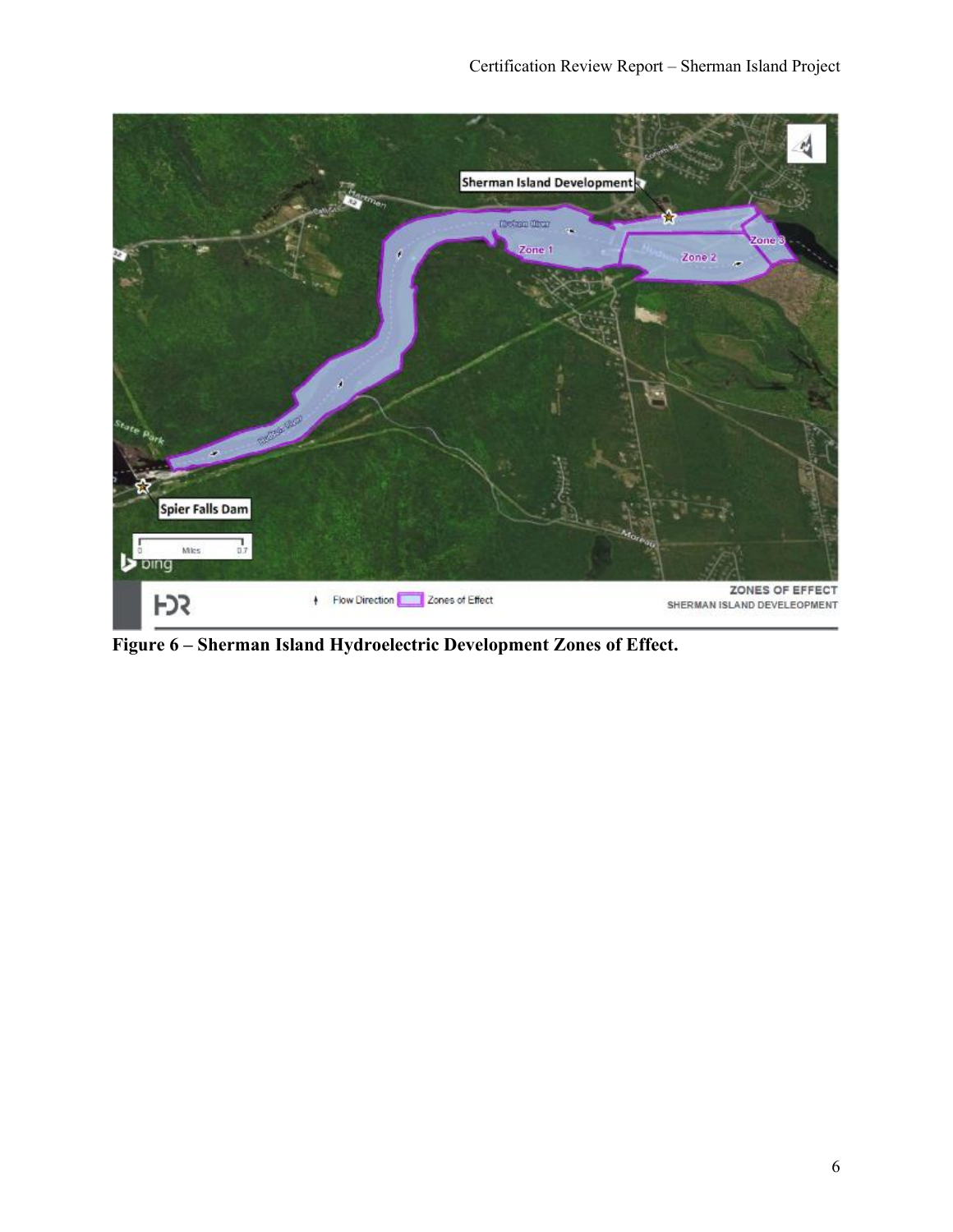|                           | Zone:                                              | 1:<br>Impoundment                  | 2: Bypassed<br>Reach               | 3: Downstream<br>Reach             |
|---------------------------|----------------------------------------------------|------------------------------------|------------------------------------|------------------------------------|
| <b>River Mile Extent:</b> |                                                    | RM 209.4 to RM<br>212.9            | RM 208.6 to<br>RM 209.4            | RM 208.5 to RM<br>208.6            |
| <b>Criterion</b>          |                                                    | <b>Standard</b><br><b>Selected</b> | <b>Standard</b><br><b>Selected</b> | <b>Standard</b><br><b>Selected</b> |
| $\boldsymbol{A}$          | <b>Ecological Flows</b>                            |                                    | $\overline{2}$                     | 2                                  |
| B                         | <b>Water Quality</b>                               | 2                                  | $\overline{2}$                     | $\overline{2}$                     |
| $\boldsymbol{C}$          | <b>Upstream Fish Passage</b>                       |                                    | $\overline{2}$                     | 2                                  |
| D                         | <b>Downstream Fish Passage</b>                     | $\overline{2}$                     | $\overline{2}$                     | L                                  |
| E                         | <b>Shoreline and Watershed</b><br>Protection       | 1, PLUS                            | 1, PLUS                            | 1, PLUS                            |
| $\boldsymbol{F}$          | <b>Threatened and</b><br><b>Endangered Species</b> | 3                                  | 3                                  | 3                                  |
| $\boldsymbol{G}$          | <b>Cultural and Historic</b><br><b>Resources</b>   | $\mathfrak{D}$                     | $\overline{2}$                     | $\overline{2}$                     |
| H                         | <b>Recreational Resources</b>                      | $\overline{2}$                     | $\overline{2}$                     | $\overline{2}$                     |

**Table 1. Standards Matrix for the Sherman Island Development.**

## **V. REGULATORY AND COMPLIANCE STATUS**

The Project was issued a license by FERC in  $2002<sup>1</sup>$  $2002<sup>1</sup>$  $2002<sup>1</sup>$  that also incorporated many of the terms and conditions of the Settlement Agreement that the licensee filed with the Commission on April 12,  $2000<sup>2</sup>$  $2000<sup>2</sup>$ . The terms and conditions of the Settlement Agreement resolved a range of resource use issues that were of concern during the licensing process. New York State Department of Environmental Conservation (NYSDEC) issued a Section 401 Water Quality Certification (WQC) for the Project, subject to certain conditions, on February 12, 2002<sup>[3](#page-6-2)</sup>. On June 8, 2006, Erie filed an application to amend its license to reflect upgrades and new turbines. On September 29, 2006, the NYSDEC amended its February 5, 2002 certification as it related to the licensee's proposed changes. FERC subsequently approved the amendment application on April 24, 2007 which incorporates the amended  $WQC<sup>4</sup>$  $WQC<sup>4</sup>$  $WQC<sup>4</sup>$ .

<span id="page-6-0"></span><sup>1</sup> <https://elibrary.ferc.gov/eLibrary/filedownload?fileid=9567157>

<span id="page-6-1"></span><sup>2</sup> <https://elibrary.ferc.gov/eLibrary/filedownload?fileid=8052866>

<span id="page-6-2"></span><sup>3</sup> <https://elibrary.ferc.gov/eLibrary/filedownload?fileid=8310660>

<span id="page-6-3"></span><sup>4</sup> <https://elibrary.ferc.gov/eLibrary/filedownload?fileid=11316932>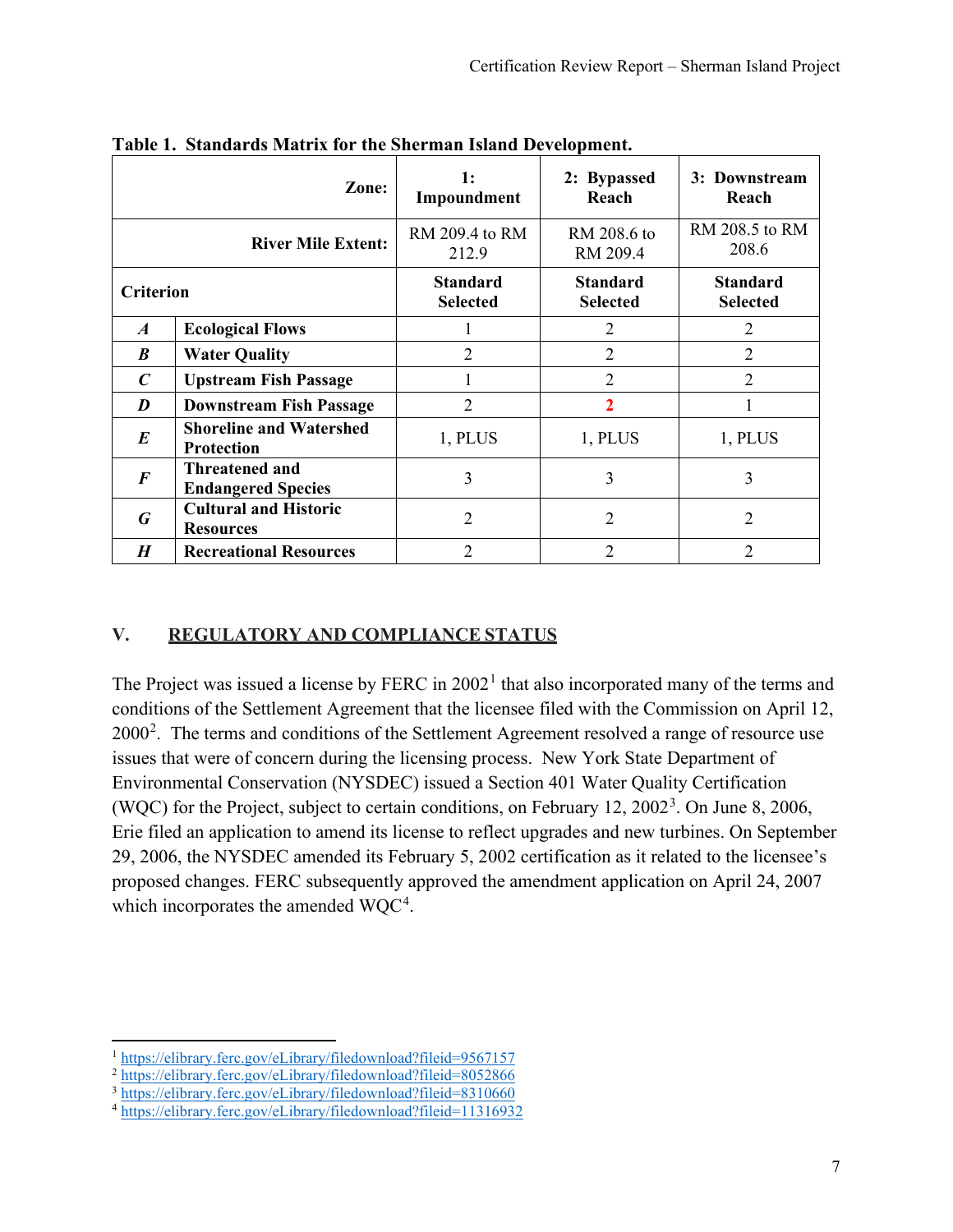#### **VI. PUBLIC COMMENT RECEIVED OR SOLICITED BYLIHI**

The application was posted for public comment on August 3, 2020 and the notice was forwarded to agencies and stakeholders listed in the application. The deadline for submission of comments was October 2, 2020. No formal comments were submitted. Based on the completeness of the application and documents available on the FERC elibrary, I did not need to contact resource agencies.

#### **VII. DETAILED CRITERIA REVIEW**

#### **A. ECOLOGICAL FLOW REGIMES**

**Goal**: The flow regimes in riverine reaches that are affected by the facility support habitat and other conditions suitable for healthy fish and wildlife resources.

**Assessment of Criterion Passage:** The Applicant has appropriately selected Standard A-1, Not Applicable/De Minimis Effect for Zone 1, and Standard A-2, Agency Recommendation for Zones 2 and 3.

The Project operates in a pulsing mode as a regulating project with seasonal fluctuations. The Sherman Island impoundment has a usable storage volume of 610 acre-feet. In accordance with section 6.1.2 of the Project's 2000 Settlement Agreement, WQC Condition 7, and Article 403 of the 2002 FERC License Order, Erie operates the Sherman Island Development with a 1-foot daily impoundment fluctuation limit (between elevation 352.3 and 353.3 feet NGVD) during walleye spawning from about March 15 until June 15 of each year. During the remainder of the year, daily impoundment fluctuations are limited to 2 feet (between elevation 351.3 and 353.3 feet NGVD). The 2001 FERC Final Environmental Impact Statement (EIS)<sup>[5](#page-7-0)</sup> noted that the results of impoundment fluctuation studies conducted by the licensee demonstrated that reducing the impoundment fluctuations to the above limits should have a substantial benefit for aquatic resources compared to pre-licensing conditions. The total acreage of shoreline habitat exposed daily during pre-licensing operating conditions was estimated at 19.8 acres during the typical 3.7 feet daily fluctuations and 41.8 acres during the seasonal fluctuations of 7.4 feet. In comparison, the 1-foot drawdowns would expose only 5.4 acres and the 2-foot drawdown would expose only 10.5 acres. The Final EIS also noted that walleye reproduction would also be enhanced by the reduction in magnitude of impoundment fluctuations through reducing the possibility of egg stranding in dewatered areas.

License Article 403 also required Erie to install pneumatic flashboards on the straight section of

<span id="page-7-0"></span><sup>5</sup> <https://elibrary.ferc.gov/eLibrary/filedownload?fileid=8315170>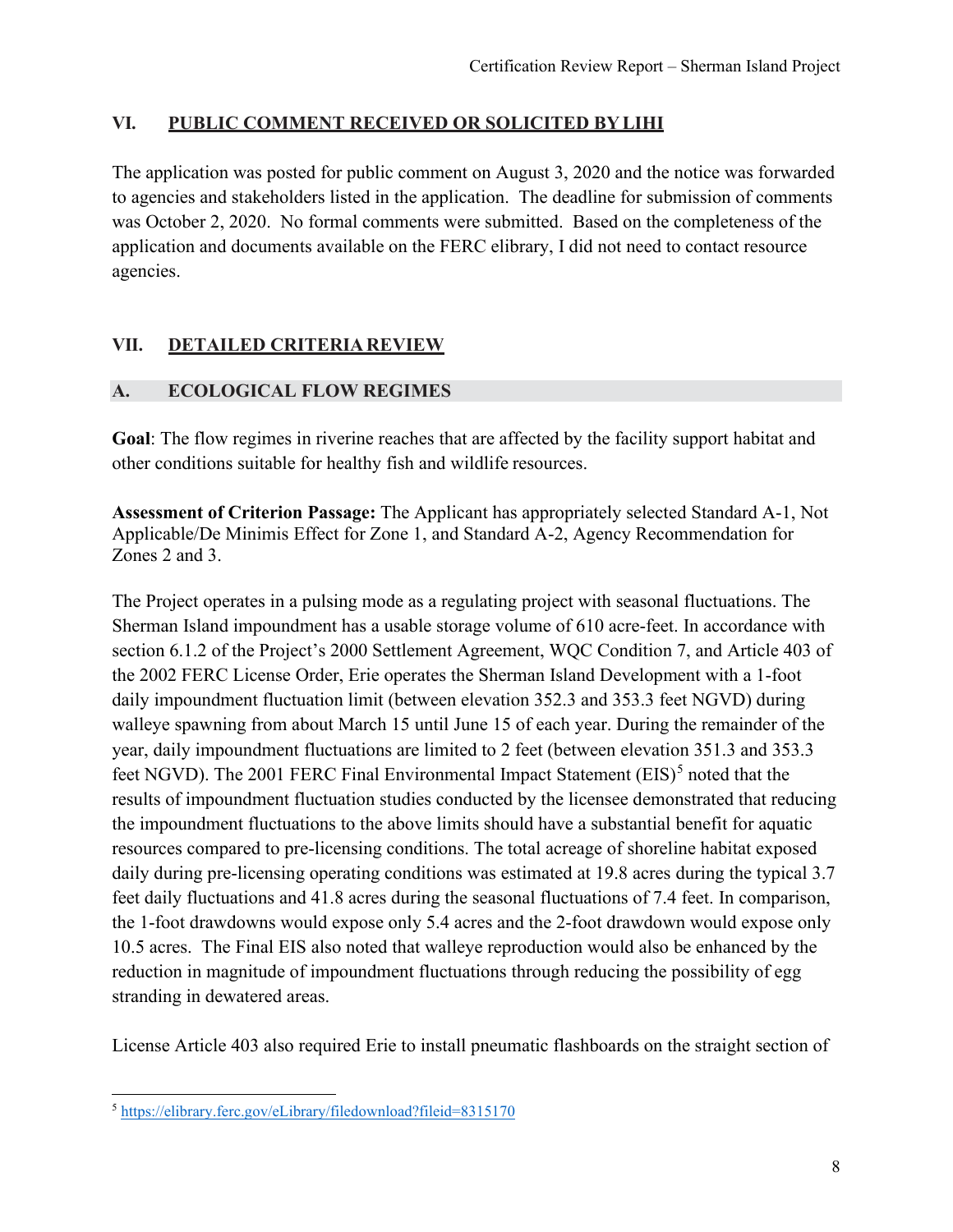the spillway near the non-overflow section of the dam to facilitate pond level control to allow the 10-year flood to pass the dam without the remaining wooden flashboard sections failure. On October 12, 2005, Erie filed as-built Exhibit F drawings to show the completed installation of a pneumatic flashboard system. FERC approved the drawings on February 1, 200[6](#page-8-0)<sup>6</sup>.

Article 401 of the license required a Stream Flow and Water Level Monitoring Plan (SFWLMP), be developed to ensure compliance with impoundment fluctuations and base flows. The licensee filed a SFWLMP on July 14, 2003, which was approved by the Commission on July 13, 2004. The licensee modified the Plan to include new information on staff gages, stream flow monitoring, and the feasibility of internet-type posting of elevation and flow records. The final SFWLMP was filed with FERC on May 2, 2005. On July 12, 2005 FERC issued an Order Modifying and Approving the SFWLMP pursuant. As part of the SFWLMP, the licensee is required to monitor headpond elevations. The licensee installed and maintains hydroacoustic sensors to monitor the impoundment. In the last 5 years, there has only been one deviation in the headpond elevation requirements of Article 403<sup>[7](#page-8-1)</sup>. From May 29 - May 30, 2020, the station tripped offline due to inclement weather and the headpond elevation fell below the required 352.3 feet elevation requirement for 16 hours and 43 minutes. The operator repaired the rubber dam and restored communication to the transducer, and the headpond elevation was restored. The lowest elevation recorded during the deviation was 352.2 feet, 0.1 foot below the minimum requirement. FERC concluded that the deviation would not be considered a violation of license Article 403.

WQC Condition 13 states that whenever construction and/or maintenance activities require that the water level of Sherman Island Reservoir be lowered, it shall not be drawn down more than one foot per hour. During refill, the water level of the impoundment shall not be allowed to rise more than one foot per hour. A review of the Project's eLibrary record of the last five years shows Erie has been in compliance with informing FERC of all planned drawdowns.<sup>[8](#page-8-2)</sup>

In accordance with section 6.3.2 of the Settlement Agreement, FERC license Article 405, and WQC Condition 5, Erie releases minimum flows of 100 cfs in the North Channel and 150 cfs in the South Channel of the Sherman Island Development. The year-round minimum flows in the North and South Channels are increased during walleye spawning season so that the combined flows are no less than 675 cfs.

During the FERC licensing process, the licensee performed a habitat enhancement study that utilized instream flow incremental methodology (IFIM) techniques to evaluate alternative minimum flows and channel modifications that could be used to alter the distribution of flow

<span id="page-8-0"></span><sup>6</sup> [20060201-3017](https://elibrary.ferc.gov/eLibrary/idmws/common/opennat.asp?fileID=10941856)

<span id="page-8-1"></span><sup>7</sup> [20200609-5142](https://elibrary.ferc.gov/eLibrary/filedownload?fileid=15554643)

<span id="page-8-2"></span><sup>8</sup> [20161102-5003,](https://elibrary.ferc.gov/eLibrary/filedownload?fileid=14390129) [20170630-170,](https://elibrary.ferc.gov/eLibrary/filedownload?fileid=14626571) [20180606-5057,](https://elibrary.ferc.gov/eLibrary/filedownload?fileid=14939537) [20191028-5171,](https://elibrary.ferc.gov/eLibrary/filedownload?fileid=15392421) [20200714-5049](https://elibrary.ferc.gov/eLibrary/filedownload?fileid=15583033)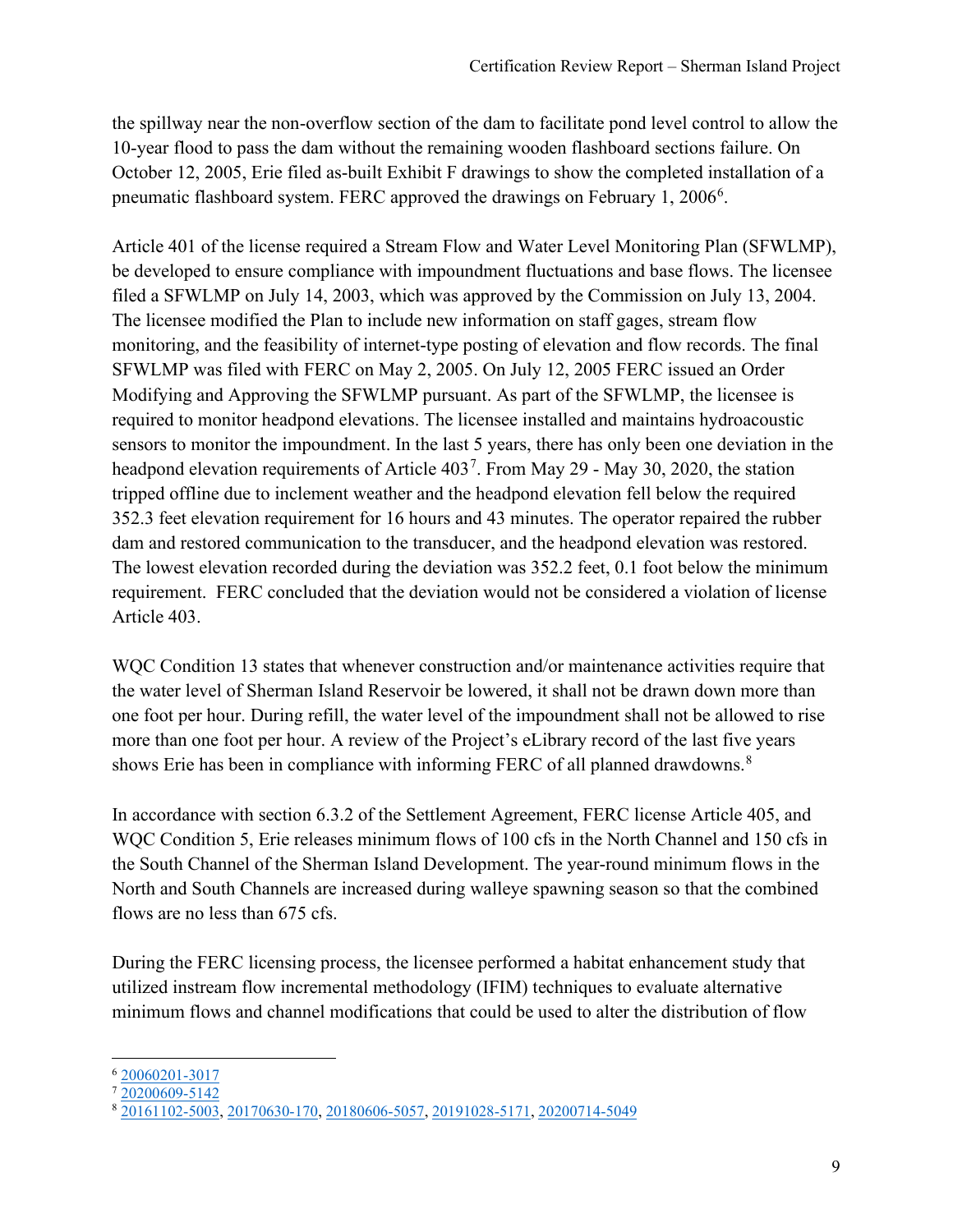between the North and South channels or to otherwise enhance habitat conditions. FERC concluded in its 2001 Final EIS that the proposed flow releases would serve to enhance habitat conditions in the bypassed reach for walleye, smallmouth bass, and various forage species.

On June 8, 2006, Erie filed an application with FERC to amend its license to increase the installed capacity of the Sherman Island Development by replacing the turbine runner (Unit 4), and install a new unit in the empty bay (Unit 1) in the existing powerhouse, and to construct a new minimum flow turbine (Unit 6) and associated powerhouse, penstock and tailrace at the dam. The new powerhouse located downstream of the dam contains a 1.16-MW minimum flow unit. On April 24, 2007 FERC approved the amendment application<sup>[9](#page-9-0)</sup>. In 2009 the licensee completed construction of the second powerhouse and minimum flow unit at the downstream toe of the non-overflow spillway of the Sherman Island Dam. On June 18, 2010, the licensee filed a revised SFWLMP to incorporate the way the minimum flow released would be provided  $10$ . The new minimum flow unit releases 250 cfs downstream of the powerhouse, and this flow is diverted by a rock berm so that a 100-cfs flow goes into the North Channel and a 150-cfs flow goes into the South Channel. The 250-cfs discharge from the minimum flow unit is supplemented with flows of 65 cfs from pneumatic flashboards and leakage flow from the wooden flashboards. FERC approved the revised SFWLMP on December 8,  $2010^{11}$  $2010^{11}$  $2010^{11}$ 

Based on my review of the application, supporting documentation, and publicly available information, the Project is operated in a manner such that it does not adversely affect fish and wildlife resources under its limited flow regime. As such, the Project satisfies the Ecological Flow Regimes criterion.

#### **B. WATER QUALITY**

**Goal:** Water Quality is protected in waterbodies directly affected by the facility, including downstream reaches, bypassed reaches, and impoundments above dams and diversions.

**Assessment of Criterion Passage:** The Applicant appropriately selected Standard B-2, Agency Recommendation for all Zones.

Section C of the WQC requires minimizing water quality impacts during Project maintenance and construction activities through provisions regarding erosion and sediment control, sediment analysis and disposal, dredging, use of cofferdams, maintenance flows, turbidity monitoring and notifications to NYSDEC.

Project waters in Zone 1 are listed as impaired in NYSDEC's 2016 Section 303(d) List of

<span id="page-9-0"></span><sup>9</sup> [20070424-3017](https://elibrary.ferc.gov/eLibrary/filedownload?fileid=11316932)

<span id="page-9-1"></span> $10\overline{20100618-5017}$  $10\overline{20100618-5017}$  $10\overline{20100618-5017}$ 

<span id="page-9-2"></span><sup>11</sup> [20101208-3028](https://elibrary.ferc.gov/eLibrary/filedownload?fileid=12505989)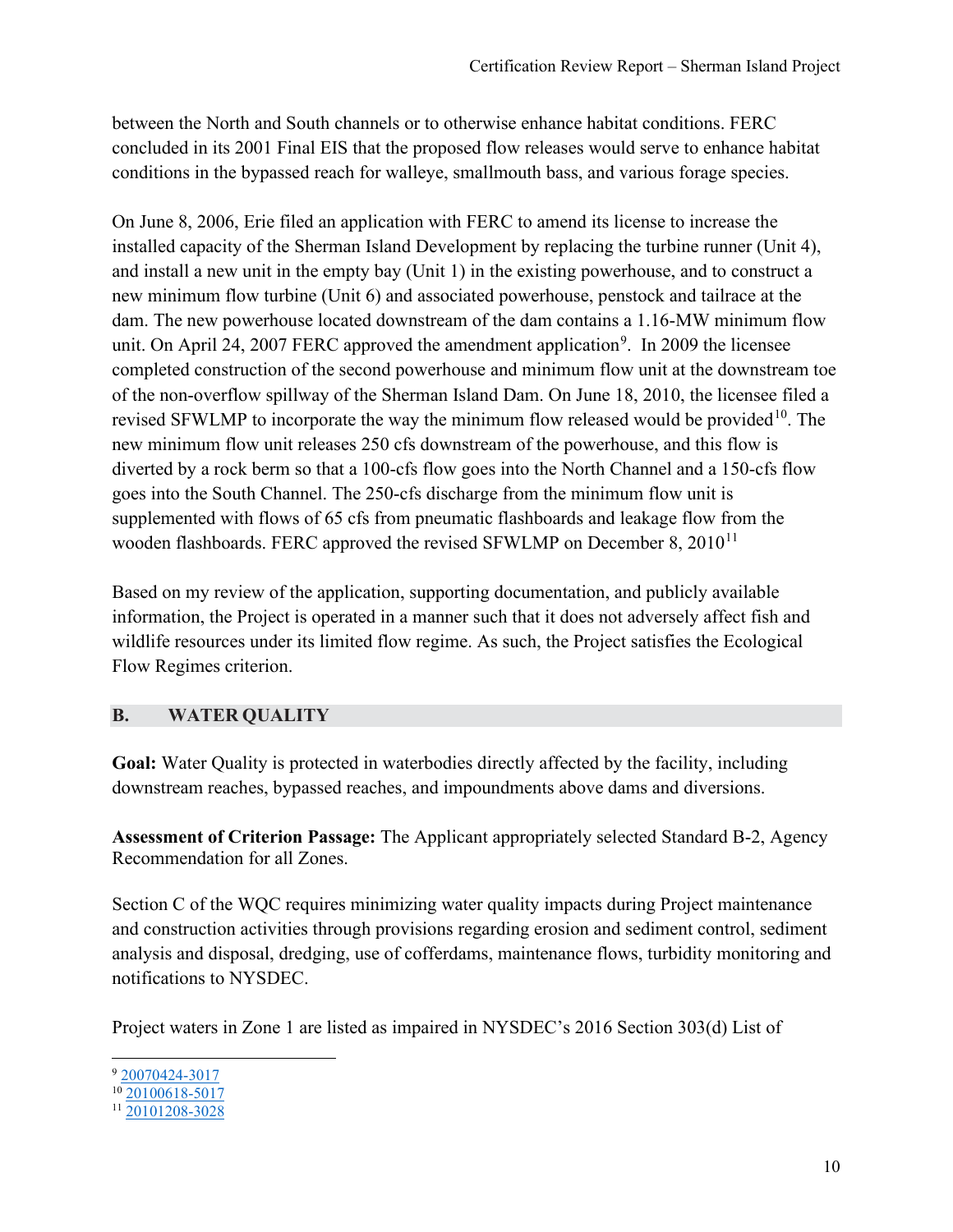Impaired Waters Requiring a TMDL/Other Strategy for mercury contaminated sediments, while waters in Zones 2 and 3 are listed as impaired for PCB contaminated sediment. The Hudson River in Zone 1 is classified by NYSDEC as Class A water, that supports drinking water while the waters in Zones 2 and 3 are classified as Class B waters, that support primary and secondary contact recreation and fishing, and they are also suitable for fish propagation and survival. Water quality standards associated with Class A and Class B water are shown in Table 2 below.

| <b>Physical parameter</b> | <b>Standard</b>                                                       |  |  |
|---------------------------|-----------------------------------------------------------------------|--|--|
| Water Temperature (°C)    | For non-trout stream, the water temperature at the surface of a       |  |  |
|                           | stream shall not be raised to more than 90°F at any point.            |  |  |
|                           | For lakes, the water temperature at the surface shall not be raised   |  |  |
|                           | more than 3°F over the temperature that existed before the            |  |  |
|                           | additional heat of artificial origin.                                 |  |  |
| Dissolved Oxygen (mg/l)   | For trout spawning waters the DO concentration shall not be less      |  |  |
|                           | than $7.0 \text{ mg/L}$ from other than natural conditions.           |  |  |
|                           | For trout waters the minimum daily average shall not be less than     |  |  |
|                           | 6.0 mg/L, and at no time shall the concentration be less than 5.0     |  |  |
|                           | $mg/L$ .                                                              |  |  |
|                           | For non-trout waters, the minimum daily average shall not be less     |  |  |
|                           | than 5.0 mg/L, and at no time shall the DO concentration be less      |  |  |
|                           | than 4.0 mg/ $L$ .                                                    |  |  |
| pH                        | Shall not be less than 6.5 nor more than 8.5.                         |  |  |
| Turbidity (NTU)           | No increase that will cause a substantial visible contrast to natural |  |  |
|                           | conditions                                                            |  |  |
| Phosphorus and nitrogen   | None in amounts that will result in growths of algae, weeds and       |  |  |
|                           | slimes that will impair the waters for their best usages.             |  |  |
| Fecal coliform            | The monthly geometric mean, from a minimum of five                    |  |  |
|                           | examinations, shall not exceed 200.                                   |  |  |

**Table 2. NYSDEC water quality standards for Class A and Class B Waterbodies.** 

In its 2007 Environmental Assessment for the proposed amendment to authorize the base flow powerhouse construction and operation, FERC noted that there may be short-term, minor impacts to water quality due to construction activities, but these would be significantly lessened with the implementation of a sediment and erosion control plan, and the requirements imposed by the revised September 29, 2006 WQC<sup>[12](#page-10-0)</sup>.

The impoundment fluctuation limitations and minimum flow releases required by the Settlement Agreement, License Order and WQC along with the FERC-approved SFWLMP minimize the potential for Project operations to impact water quality in all Zones.

The amended WQC stated the Project "will not contravene effluent limitations or other limitations or standards under…the Clean Water Act…provided that all of the conditions listed

<span id="page-10-0"></span><sup>12</sup> [20070424-3017](https://elibrary.ferc.gov/eLibrary/filedownload?fileid=11316932)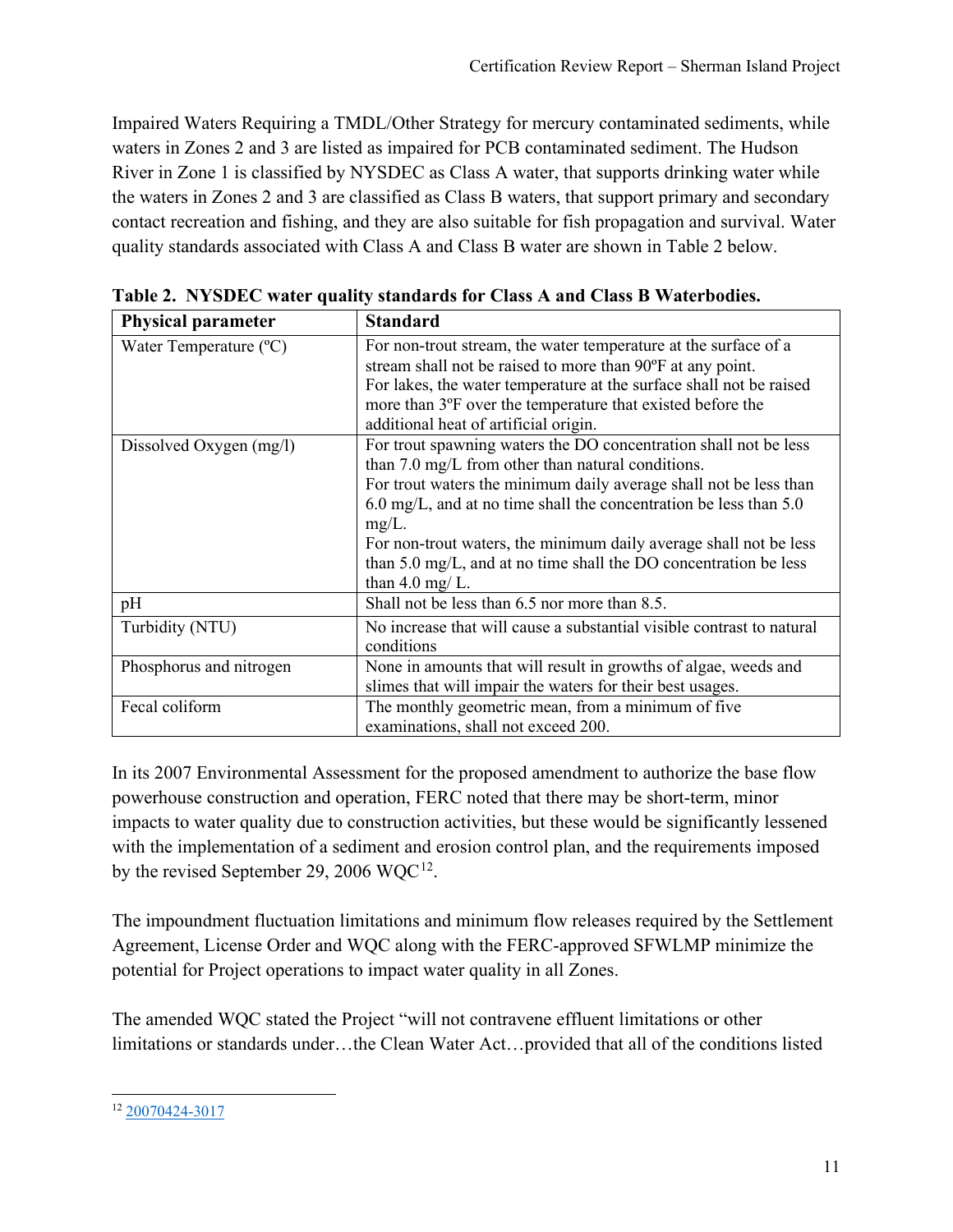herein are met." Erie contacted NYSDEC in February 2020 as part of the LIHI application for confirmation of the status of the WQC and conditions. NYSDEC confirmed the continued validity and ongoing requirements contained within the WQC.

A review of the FERC eLibrary indicated that no issues related to water quality have occurred at the Project.

Based on my review of the application, supporting documentation, and publicly available information, the Project does not appear to impact water quality in the river and satisfies the Water Quality criterion.

#### **C. UPSTREAM FISH PASSAGE**

**Goal:** The facility allows for the safe, timely, and effective upstream passage of migratory fish. This criterion is intended to ensure that migratory species can successfully complete their life cycles and maintain healthy populations in areas affected by the facility.

**Assessment of Criterion Passage:** The Applicant appropriately selected Standard C-1, Not Applicable/De Minimis Effect for Zone 1 (Impoundment) and Standard C-2, Agency Recommendation for Zones 2 (Bypassed Reach) and 3 (Downstream Reach).

The Applicant appropriately selected Standard C-1 for the Impoundment Zone since once above the dam there are no facility-related barriers to further upstream passage.

According to the Settlement Offer, the Project waters support a naturally reproducing coldwater/warmwater fishery with northern pike, brown trout, walleye, yellow perch, smallmouth bass, largemouth bass, and rock bass being the more abundant species. The Project waters also support a number of forage fish. The FERC Final EIS notes that surveys conducted in 1984 in the impoundment resulted in the collection of nine species dominated by smallmouth bass, rock bass, yellow perch, pumpkinseed, white sucker, bullhead, and walleye. Surveys in the same year from the bypassed reach resulted in the collection of 13 species, dominated by rock bass, smallmouth bass, yellow perch, longnose dace, pumpkinseed, and walleye. Another impoundment survey conducted in 1989 found 14 species, with collections dominated by bluntnose minnow and pumpkinseed.

There are no anadromous fish species in the Project area and no downstream dams have upstream passage facilities at this time. According to the Settlement Agreement only two American eel were collected from the next downstream Feeder Dam Project (LIHI #164) impoundment in 1984. No mandatory prescriptions (Section 18 or similar) or recommendations for upstream fish passage were required for the Sherman Island Project at the time of licensing .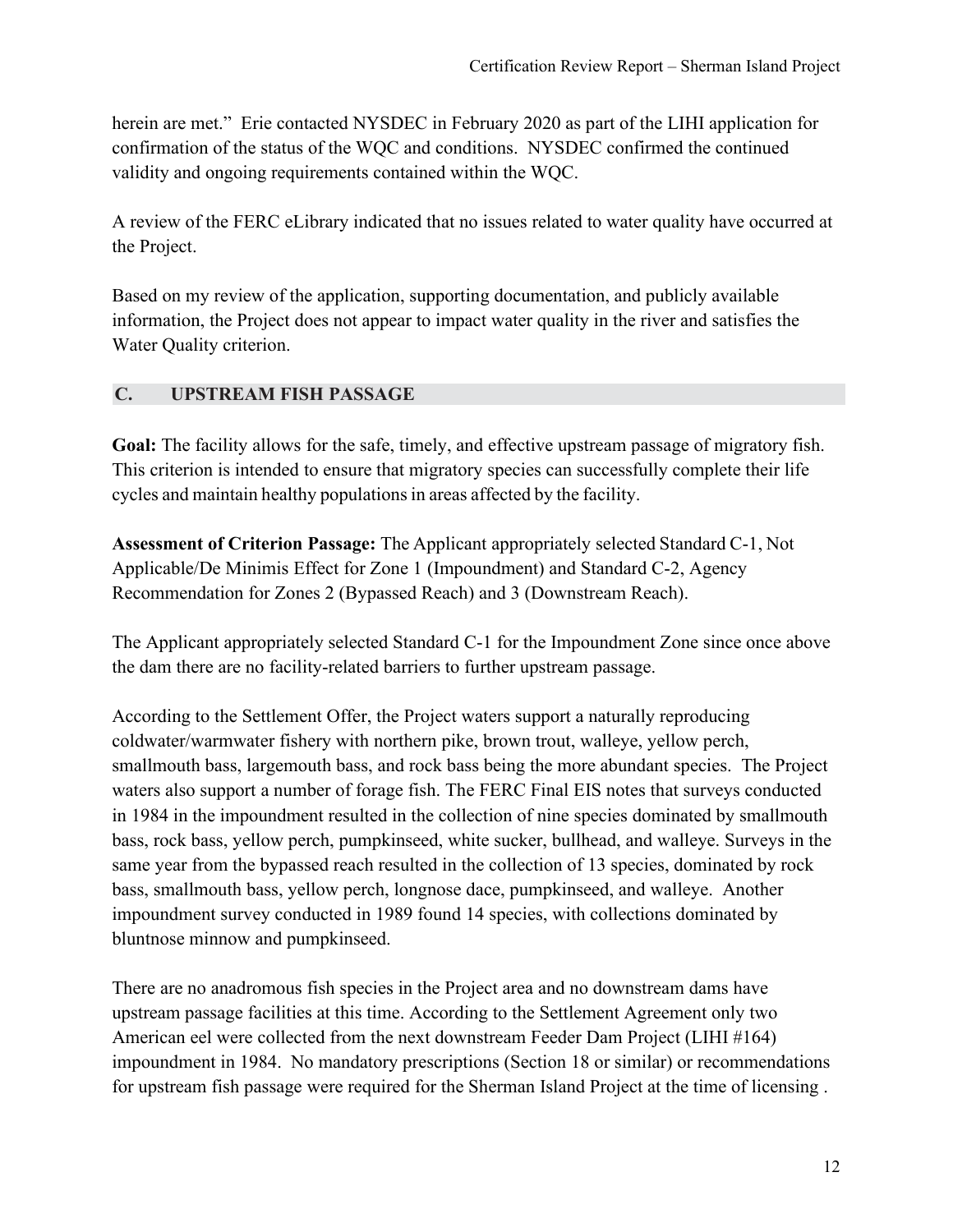Article 408 of the FERC license provides the Department of the Interior reservation of its authority to prescribe upstream and downstream fish passage devices in the future. To date upstream fish passage has not been required at the Project – for either development, Sherman Dam or Spier Falls.

Section 8 of the Settlement Offer requires the licensee to contribute to the Fisheries Enhancement Fund and Erie contributes \$5,000 annually (or escalated at the rate of inflation) to the Fund, which may be used for any fishery related projects throughout New York State that meet the following purposes: (1) stream habitat improvement; (2) handicapped fishing access; (3) heritage strain brook trout restoration; or (4) public fishing rights acquisition. In accordance with license Article 410, Erie files annual reports with FERC that describe the amount of money contributed to the Fund (as well as the Great Sacandaga Lake Enhancement Fund and the Hudson/Sacandaga River Enhancement Fund) and which activities were funded during the preceding calendar year, as well as the amount of money contributed during the calendar year of the report. A review of the Project's record on the FERC eLibrary shows Erie is in compliance with the requirements of license Article 410 and Section 8 of the Settlement Agreement.

Based on my review of the application, supporting documentation, and publicly available information, the Project satisfies the Upstream Fish Passage criterion.

#### **D. DOWNSTREAM FISH PASSAGE AND PROTECTION**

**Goal:** The facility allows for the safe, timely, and effective downstream passage of migratory fish. For riverine (resident) fish, the facility minimizes loss of fish from reservoirs and upstream river reaches affected by Facility operations. All migratory species are able to successfully complete their life cycles and to maintain healthy populations in the areas affected by the Facility.

**Assessment of Criterion Passage:** The Applicant appropriately selected Standard D-2, Agency Recommendation for the Impoundment Zone and Standard D-1, Not Applicable/De Minimis Effect for the Downstream Reach Zone. The Applicant also selected Standard D-1 for the Bypassed Reach Zone however this review finds that Standard D-2 is more appropriate for reasons discussed below.

As noted previously in Criterion C - Upstream Fish Passage, the only migratory species in the Project area is the American eel.

As discussed in the 2001 EIS, an entrainment study conducted in 1994 resulted in a catch of 1,799 fish of 30 species, which was extrapolated into an annual estimate of 24,862 fish being entrained. The extrapolated data indicated that the most common entrained taxa were shiners *Notropis* sp. (8,077), rock bass (6,151), pumpkinseed (1,940), rainbow smelt (1,662), yellow perch (1,191) and smallmouth bass (1,091). The total estimated annual turbine mortality was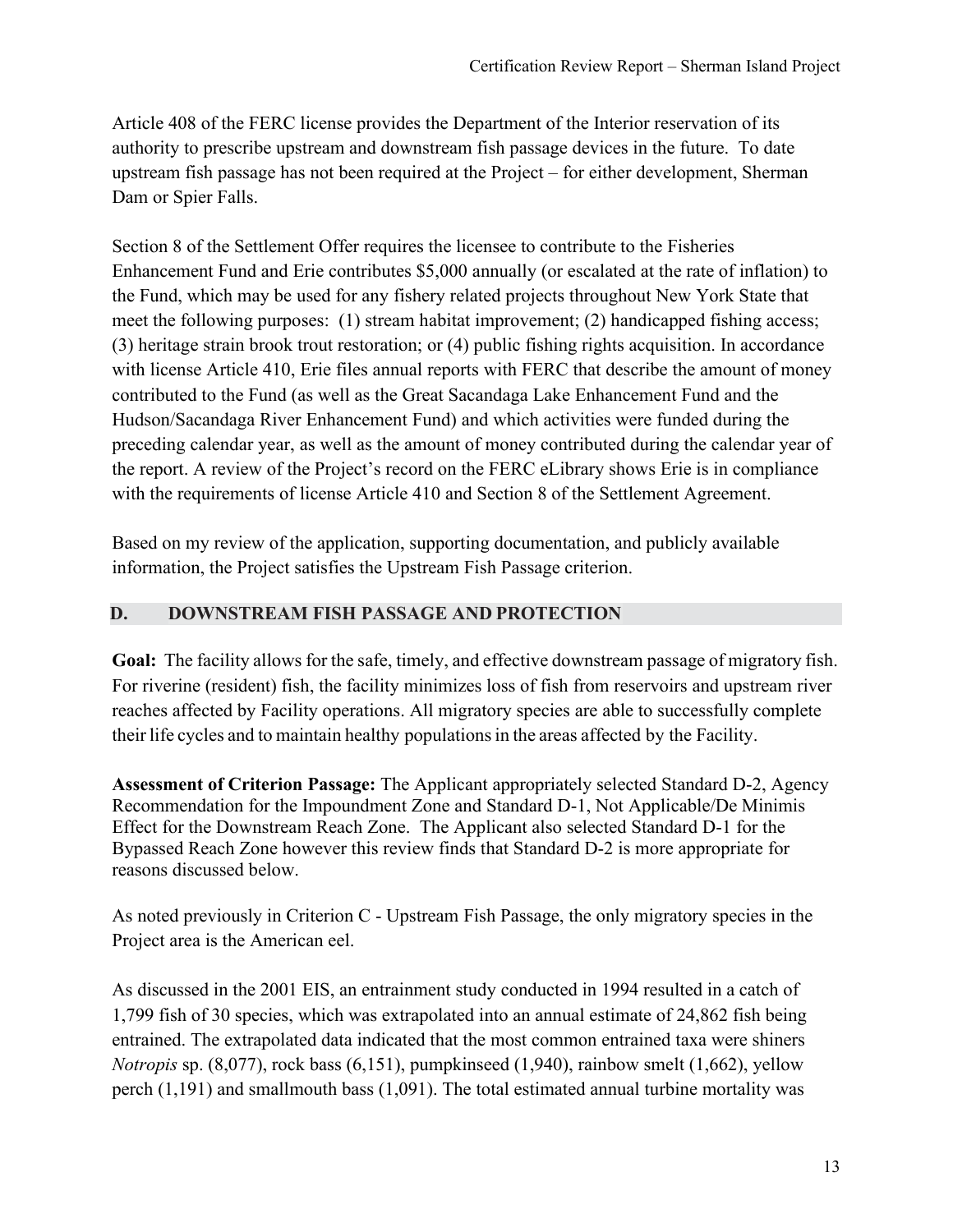5,494 fish. The estimated annual turbine mortality for commonly entrained taxa was rock bass, 2,048 fish; *Notropis* sp., 1,453 fish; pumpkinseed, 351 fish; smallmouth bass, 262 fish; yellow perch, 214 fish, and rainbow smelt, 161 fish. Mortality rates for most species and size classes ranged from 6 to 38 percent.

To afford a route for downstream fish passage and minimize the potential for fish to be entrained at the Project, license Article 404 and Section 6.2 of the Settlement Agreement required in part, that Erie modify the ice sluice located adjacent to the main powerhouse as a route for downstream movement and provide a discharge of 25 cfs through the ice sluice, as well as maintain full trash racks overlays at the main powerhouse intake with maximum clear spacing of one inch to protect again fish entrainment. The intake of the minimum flow powerhouse is equipped with ¾-inch clear spaced trashrack spacing. With the one-inch overlays, all but the smallest fishes (minnows and juvenile of carp and game species) would be unable to fit through the clear spacing between the trash rack. During development of the downstream fish passage route design and trash rack design, which FERC approved on September 7, 2006, the U.S. Fish and Wildlife Service (FWS) informed Erie that the trash rack design was acceptable but recommended a correction to the Erie's table of flow calculations which Erie subsequently incorporated. The NYSDEC agreed that the proposed designs were adequate.

Downstream movement in the Bypassed Reach Zone is facilitated by the minimum flows required by section 6.3.2 of the Settlement Agreement, FERC license Article 405, and WQC Condition 5. As previously noted in Criterion A – Ecological Flow Regime, the licensee performed a habitat enhancement study using IFIM techniques to evaluate bypass reach flows that would enhance habitat conditions. Additionally, FERC concluded in the Final EIS that the proposed flow releases would serve to enhance habitat conditions in the bypassed reach for walleye, smallmouth bass, and various forage species.

The Applicant appropriately selected Standard D-1 for the Downstream Reach Zone because once in this zone there are no Project-related barriers to further downstream movement.

Based on my review of the application, supporting documentation, and publicly available information, the Project satisfies the Downstream Fish Passage and Protection criterion.

#### **E. SHORELINE AND WATERSHED PROTECTION**

**Goal***:* The Facility has demonstrated that enough action has been taken to protect, mitigate and enhance the condition of soils, vegetation and ecosystem functions on shoreline and watershed lands associated with the facility.

**Assessment of Criterion Passage:** The Applicant appropriately selected Standard E-1, Not Applicable/De Minimis Effect for all Zones.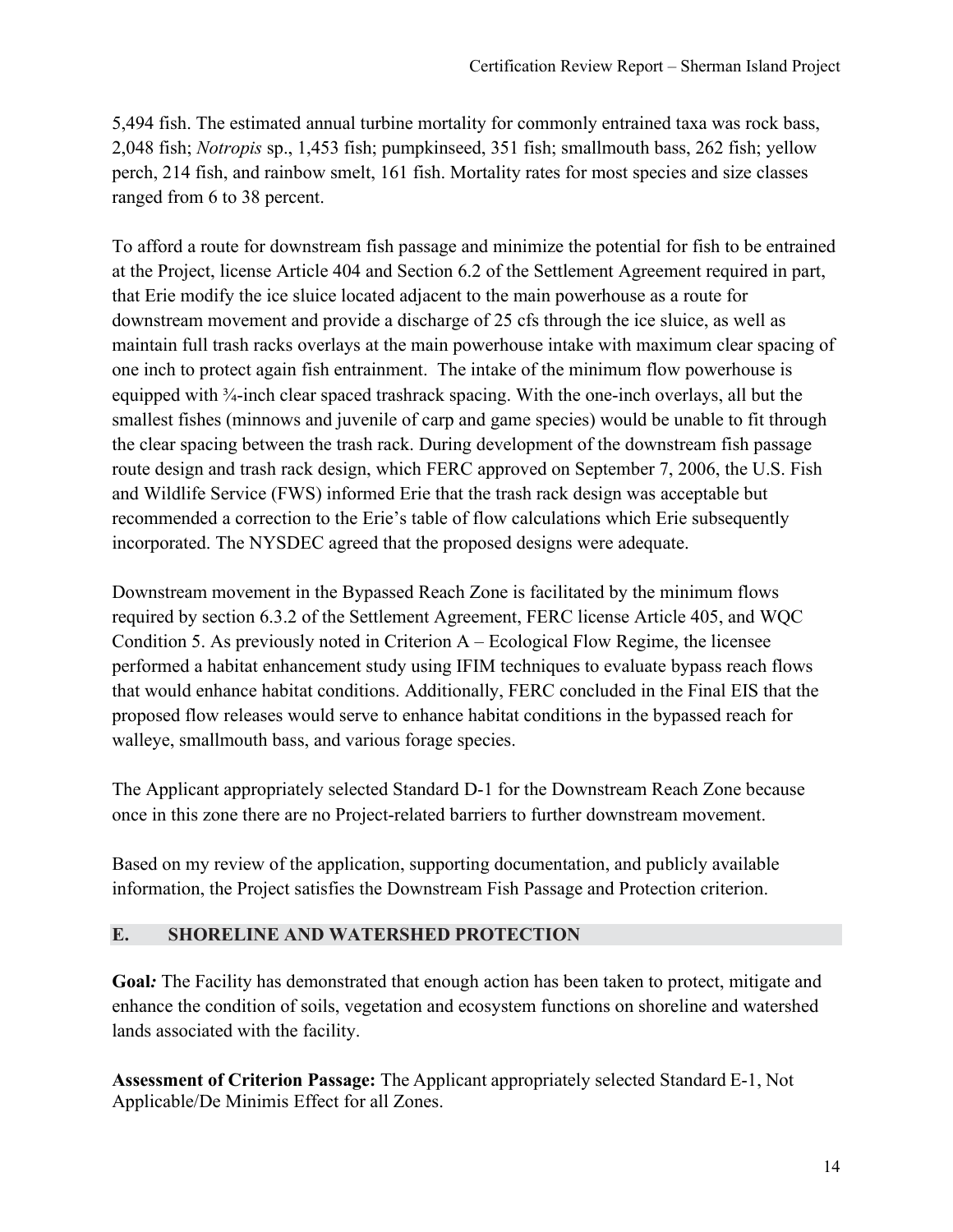There are no lands of ecological significance nor any critical habitats for threatened or endangered species under the Applicant's ownership. The FERC Project boundary covers 265 acres of land and 355 acres of water. The Sherman Island impoundment and tailrace shorelines are steep, forested, and undeveloped. Land use in the vicinity of the Sherman Island Development includes municipal water treatment, industrial, and residential, but the area is largely forested and undeveloped. This area is characterized as a transition zone between the Adirondack State Park and the Hudson lowlands, and therefore the habitat is conducive for such tree species but with a greater prevalence of pine species. Some use around the Project is recreational (see Section VII.H below) and includes fishing, picnicking, camping, and whitewater kayaking/rafting.

The Project does not have, nor is required to have, a specific shoreline or watershed management plan. However as mentioned for Criterion A – Ecological Flow, Erie operates the Sherman Island Development with a one-foot daily impoundment fluctuation limit during walleye spawning in the spring each year and a two-feet daily limit during the remainder of the year. Additionally, reservoir drawdowns and refill rates are not allowed to exceed one foot per hour pursuant to WQC Condition 13.

The Applicant also selected **Standard E-Plus** for all Zones.

The Applicant makes annual financial contributions of \$10,000 (adjusted for inflation) to the Hudson/Sacandaga River Enhancement Fund per Section 8 of the Settlement Agreement. Funds may be used for projects, studies, or services providing ecosystem restoration or protection from the Conklingville Dam downstream to the Feeder Dam. The funding is a consolidated contribution for Sherman Island and three other projects on the upper Hudson River and Sacandaga River that are owned by Erie (E.J. West, Stewart's Bridge, and Feeder Dam).

A review of the FERC eLibrary indicated that no issues related to shoreline and watershed protection have occurred during the FERC licensing period.

Based on my review of the application, supporting documentation, and publicly available information, the Project is operated a manner that has a de minimis effect on the watershed. Therefore, the Project satisfies the Shoreline and Watershed Protection criterion. However, it does not appear that the level of funding when allocated across all four projects provides the equivalent land protection of at least 50% of the impoundment shoreline at this Project. Erie applied for and received the PLUS standard for the Feeder Dam Project, LIHI #164 which has only 3 acres of lands above water, so it is inappropriate to apply the PLUS standard for the same action at this Project.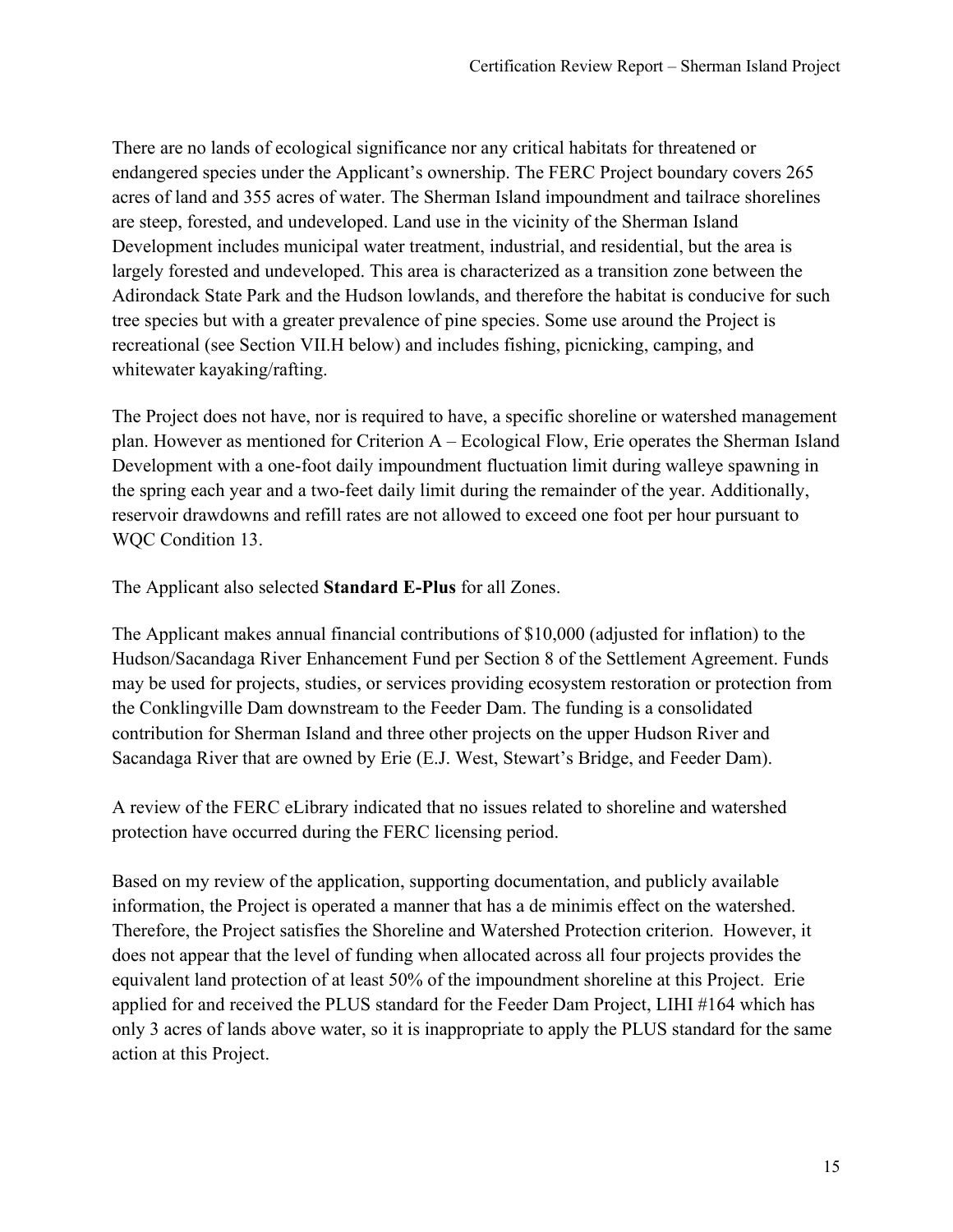#### **F. THREATENED AND ENDANGERED SPECIES PROTECTION**

Goal: The facility does not negatively impact federal or state listed species.

**Assessment of Criterion Passage**: The Applicant appropriately selected Standard F-3, Recovery Planning and Action, for all Zones.

Article 407 of the 2002 FERC license order required Erie to file a plan and schedule to conduct surveys for the Karner blue butterfly and blue lupine within six months of the issuance of the FERC license, and sixty days prior to any project-related ground disturbing activities. Erie filed the plan on July 28, 2003 which FERC approved on December 23, 2003. On January 21, 2004 Erie filed the Karner blue butterfly and blue lupine survey results from areas where recreational enhancements were required per the license order as well as in construction staging areas. Karner blue butterfly and blue lupine were absent from all survey areas.

The license order did mention that the draft EIS included a Biological Assessment (BA), which found that the bald eagle has been documented in and within the vicinity of the Hudson River Project area, but that its appearance appears to be transient in nature. The BA found that issuing the license for the Hudson River Project would have no effect on bald eagles. The FWS comments on the draft EIS did not discuss the bald eagle.

As noted in the FERC's 2007 Environmental and Public Use Inspection Report,<sup>[13](#page-15-0)</sup> and its 2007 Environmental Assessment for the base flow powerhouse construction and operation and the turbine installation and replacements at the existing powerhouse, Erie consulted with the FWS concerning its license amendment application with regard to the endangered Karner blue butterfly. By letter filed December 19, 2006, FWS stated that no potential habitat was observed for the Karner blue butterfly within the Project area. Therefore, staff determined in the 2007 Environmental Assessment that the proposed action would have no affect on threatened or endangered species or any designated critical habitat.

In its February 12, 2020 letter to Erie, FWS stated that the endangered Indiana bat may occur at the Project but there is no critical habitat in the Project boundary. Recovery actions identified in FWS' Indiana Bat Draft Recovery Plan<sup>[14](#page-15-1)</sup> include hibernacula and maternity colony related recovery actions. No Indiana bat hibernacula, which typically include caves and mines, are known to exist in the immediate vicinity of the Sherman Island Development.

Recovery actions identified in FWS's Karner Blue Butterfly Recovery Plan<sup>[15](#page-15-2)</sup> include

<span id="page-15-0"></span><sup>13</sup> [20070207-0308](https://elibrary.ferc.gov/eLibrary/filedownload?fileid=11247458)

<span id="page-15-1"></span><sup>&</sup>lt;sup>14</sup> [https://www.fws.gov/midwest/Endangered/mammals/inba/pdf/inba\\_fnldrftrecpln\\_apr07.pdf](https://www.fws.gov/midwest/Endangered/mammals/inba/pdf/inba_fnldrftrecpln_apr07.pdf)

<span id="page-15-2"></span><sup>15</sup> <https://www.fws.gov/midwest/endangered/insects/kbb/pdf/kbb-final-rp2.pdf>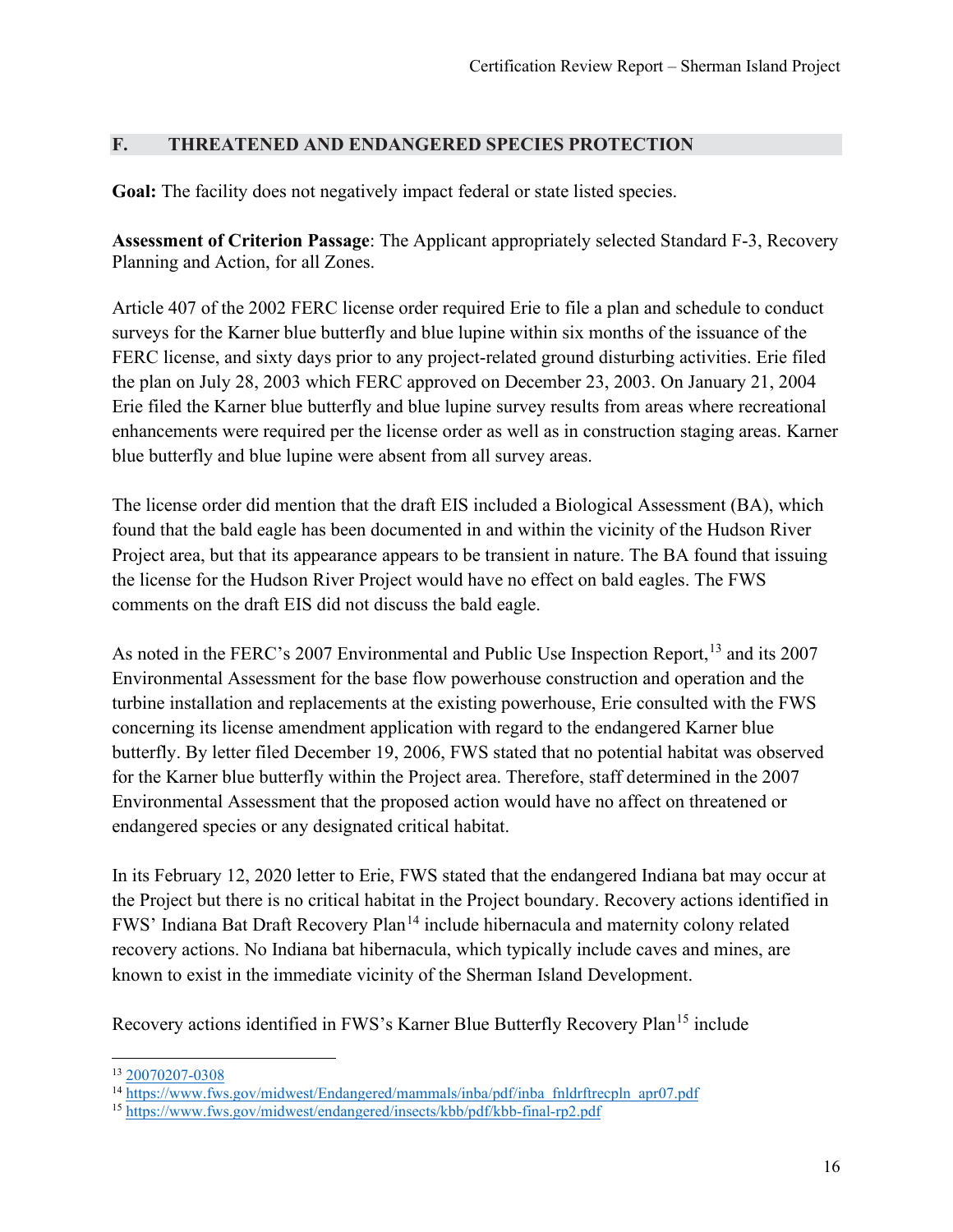identification and monitoring of a viable metapopulation. The Karner blue butterfly is known to be dependent on blue lupine, its only known larval food plant. Blue lupine and Karner blue butterfly have not been observed in the Project area.

In its March 1, 2020 letter to Erie, NYSDEC stated that the pygmy snaketail dragonfly (state species of concern) and extra-striped snaketail (state species of concern) may have been documented in the southern end of the Project in the town of Moreau. The NYSDEC has not adopted a formal recovery plan for the extra-striped snaketail or pygmy snaketail.

A review of the Project's record on the FERC eLibrary indicated that no other issues related to threatened and endangered species than those discussed above have occurred.

Based on my review of the application, supporting documentation, and publicly available information, the Project is not likely to impact listed species and therefore satisfies the Threatened and Endangered Species criterion.

## **G. CULTURAL AND HISTORIC RESOURCE PROTECTION**

**Goal:** The facility does not unnecessarily impact cultural or historic resources that are associated with the Facility's lands and waters, including resources important to local indigenous populations, such as Native Americans.

**Assessment of Criterion Passage:** The Applicant appropriately selected Standard G-2, Approved Plan for all Zones.

FERC noted in the Final EIS that no archeological sites within or in the vicinity of the Sherman Island Development had been formally recorded in the SHPO database. FERC approved the Cultural Resources Management Plan that was required pursuant to Article 409 and the 1996 Programmatic Agreement on June 3, 2005.

In its 2007 Environmental Assessment, FERC noted that by following the requirements of the CRMP prior to, and during construction activities, the licensee would provide appropriate protection to the characteristics of the Sherman Island development that would potentially make it eligible for listing in the NRHP or which may have cultural significance. As such, there would be no impact to historic properties as a result of the proposed license amendment.

As noted in FERC's 2007, 2013, and 2017 Environmental and Public Use Inspection Reports, Erie files an annual monitoring report on activities undertaken that may be subject to the CRMP and appears to be in compliance with the requirements of this article.

A review of the National Register of Historic Places database of Listed Properties did not find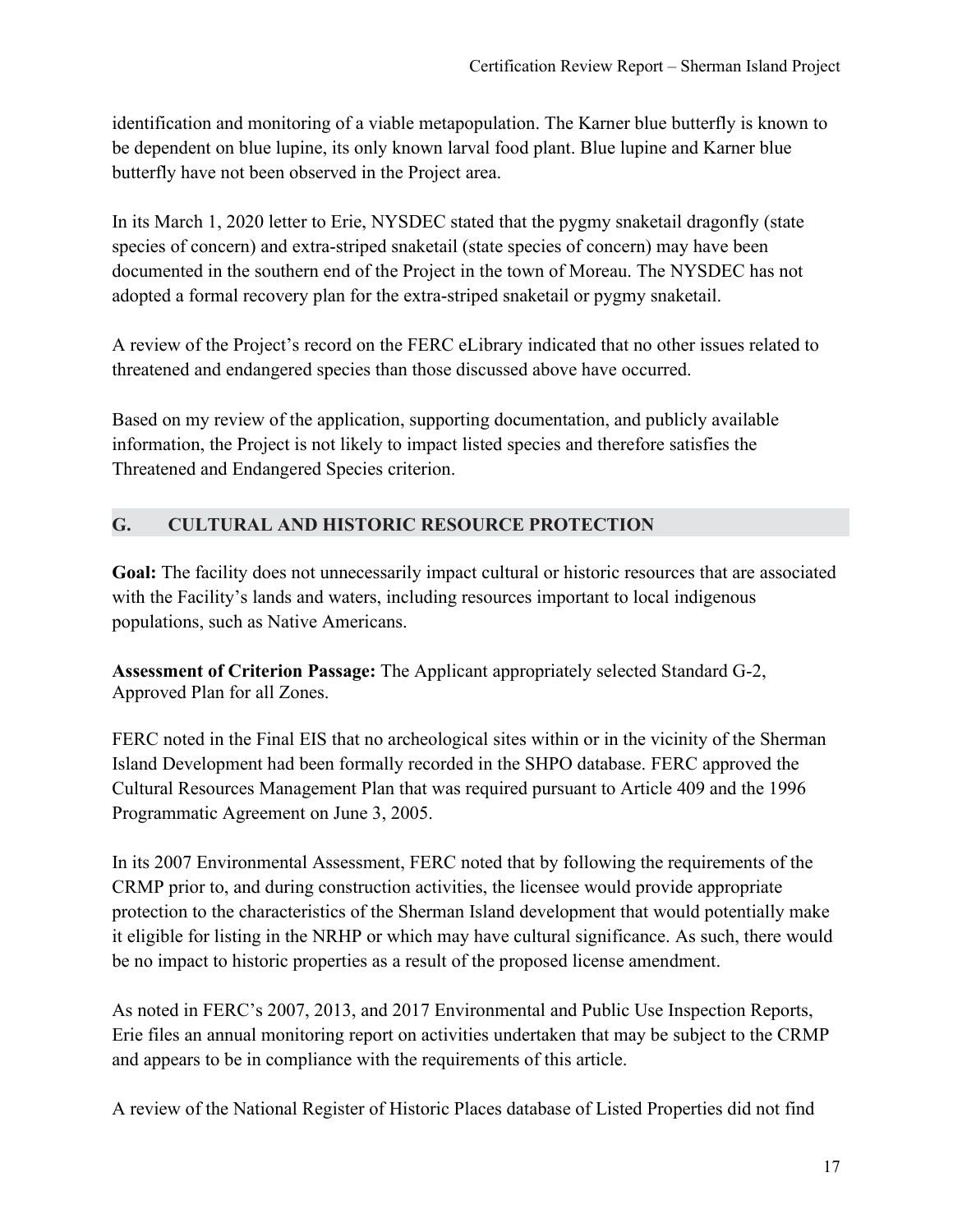any cultural or historic properties within any Zone of Effect. The only four properties listed in the database for the towns of Moreau and Queensbury, NY are well beyond the Project boundary. A review of the Project's annual CRMP reports to FERC show that during years when ground-disturbing work was performed at the Project, all required measures pertaining to the HPMP were taken prior to any ground-disturbing activities.

Based on a review of the FERC eLibrary, there does not appear to be any concern over Project operation and maintenance on cultural or historic resources. Therefore, the Project satisfies the Cultural and Historic Resource Protection criterion.

#### **H. RECREATIONAL RESOURCES**

**Goal:** The facility accommodates recreation activities on lands and waters controlled by the facility and provides recreational access to its associated lands and waters without fee or charge.

**Assessment of Criterion Passage:** The Applicant appropriately selected Standard H-2, Agency Recommendations in all Zones.

Article 406 requires Erie to permit public access across its lands to the shoreline where project facilities, hazardous conditions, and leases, easements, and private ownership along the shorelines exist at the time of licensing do not preclude it. Article 406 also required Erie to make the following recreational enhancements:

(1) Modifications to the Sherman Island boat launch to include: (1) measures to improve parking and traffic flow; (2) a parking space that complies with the Americans with Disabilities Act (ADA); (3) a low-angle access trail to the water's edge and picnic area; (4) additional picnic tables; at least one of which complies with the ADA; and (5) the installation of privies on a trial basis.

(2) Construction of a canoe portage trail around the south (right bank) of the Sherman Island dam, to include: (1) measures to minimize ground disturbance and the potential for soil erosion during construction of the put-in and take-out areas, as well as the clearing of the trail; and (2) signs at the water's edge signifying the location of the take-out.

(3) Construction of two water-access-only campsites on the Sherman Island impoundment, to include: (1) measures designed and developed in consultation with the New York State Office of Parks, Recreation, and Historic Preservation to minimize ground disturbance, and (2) fire rings and canoe pull-out areas at the water's edge.